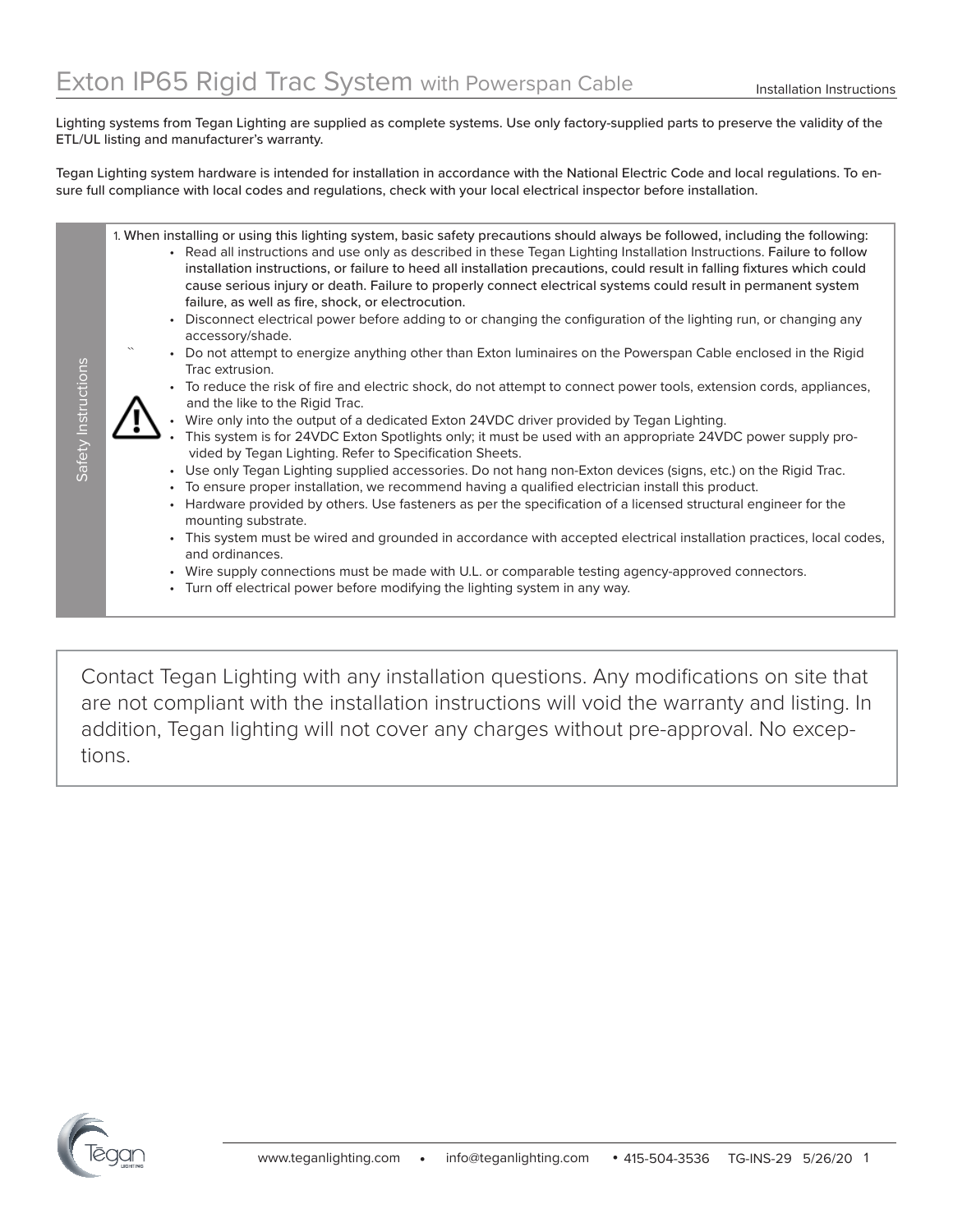### Overview:

Exton Rigid Trac Installation

Exton Rigid Trac Installation

- Maximium Run: 100' from Power Supply location.
- Maximum # of LED Modules per Run/Circuit: 40. Refer to the chart on page 5 for recommendations.
- Installation Location: Exton Rigid Trac is not approved or listed for indoor pool/sauna installations. If it is a known issue that alloy 304 stainless (or 6061/6063 aluminum) corrodes easily, then it's an envronment to not install Exton.



415-504-3536 5. **Fill around powerbolts with supplied dielectric paste**, then affix cover back on with four screws.

**(continued next page)**

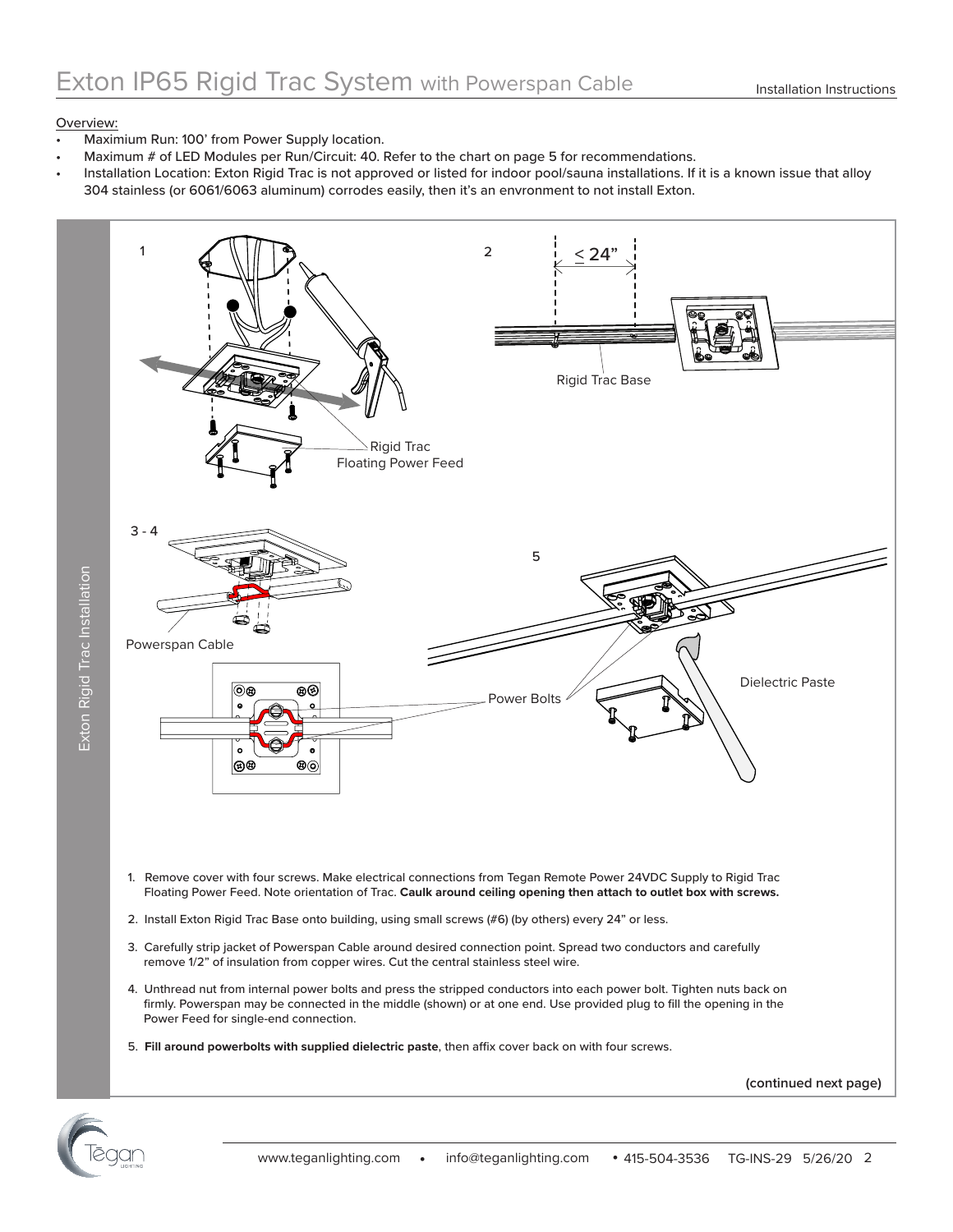





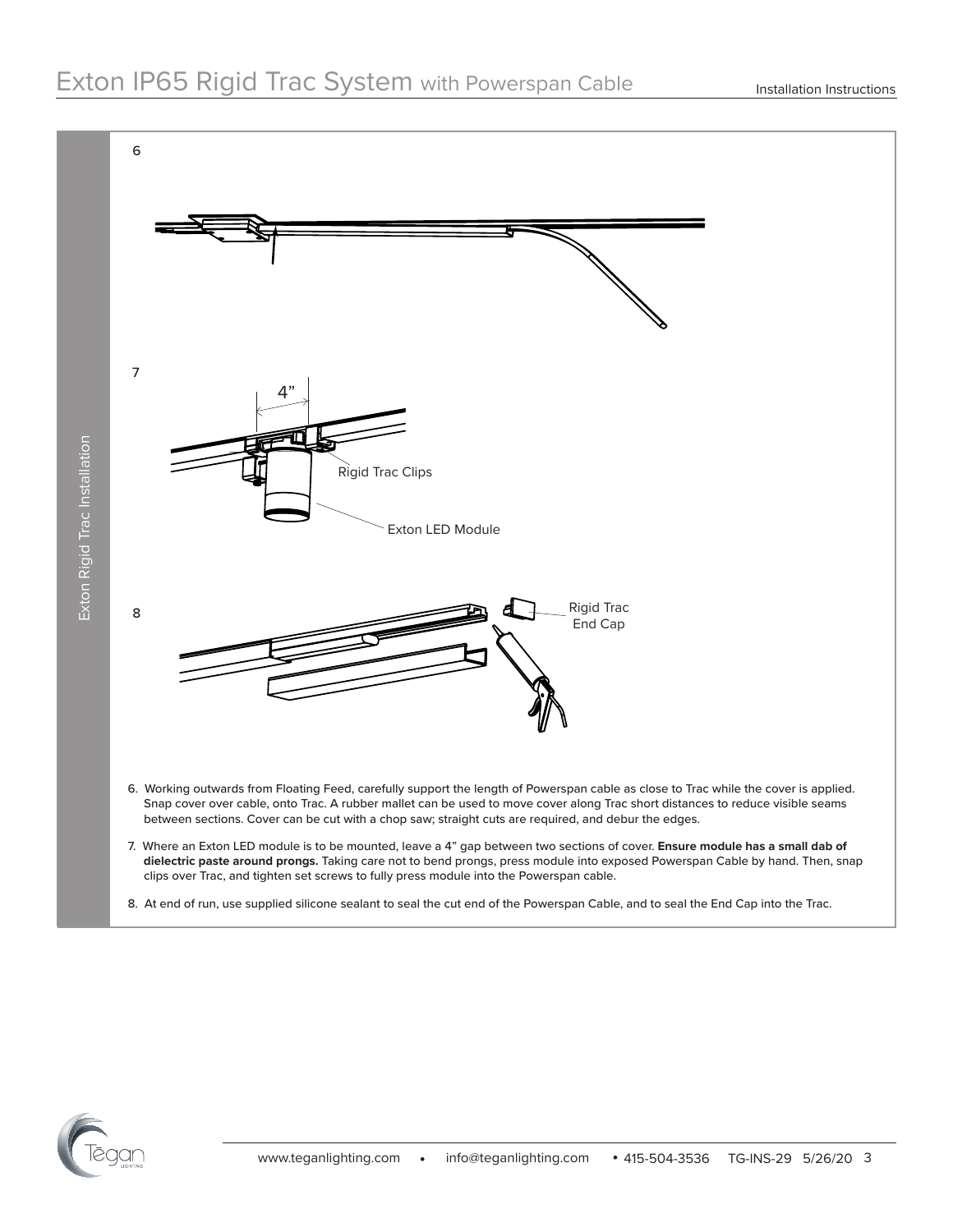Tegan's Power Supplies consist of an enclosure with a 24VDC driver and an optional Dimmer Module. Wire into the output of a dedicated Exton 24VDC driver provided by Tegan Lighting (only).



#### Loading and Operation Guidelines:

It's important not to exceed these guidelines in order to prevent damage to the Power Supply or cause problems with performance:

- Load power supplies at 80% of their maximum nominal output.
- Do not exceed 100 feet between last EX5 module (i.e. the module farthest away from the Power Supply) and the Power Supply.
- Do not group EX5 modules near the end of a long run; on a 60 foot span, keep the average distance from EX5s to Power Supply about 40 feet.
- The length of the Powerspan Cable, and any intermediate remote wiring, must be counted together (ie with a 60' span, and 40' of building wire between the start of the span and the powersupply, one would be at the maximum 100' distance.
- Do not operate in environments above 40C/104F ambient air temperature.
- Do not operate where the sun's radiation causes any metal surface to be greater than 40C/104F.
- The Polarity of the drivers output to the Exton Powerspan Cable does not matter.



POWER SUPPLY INSTALLATION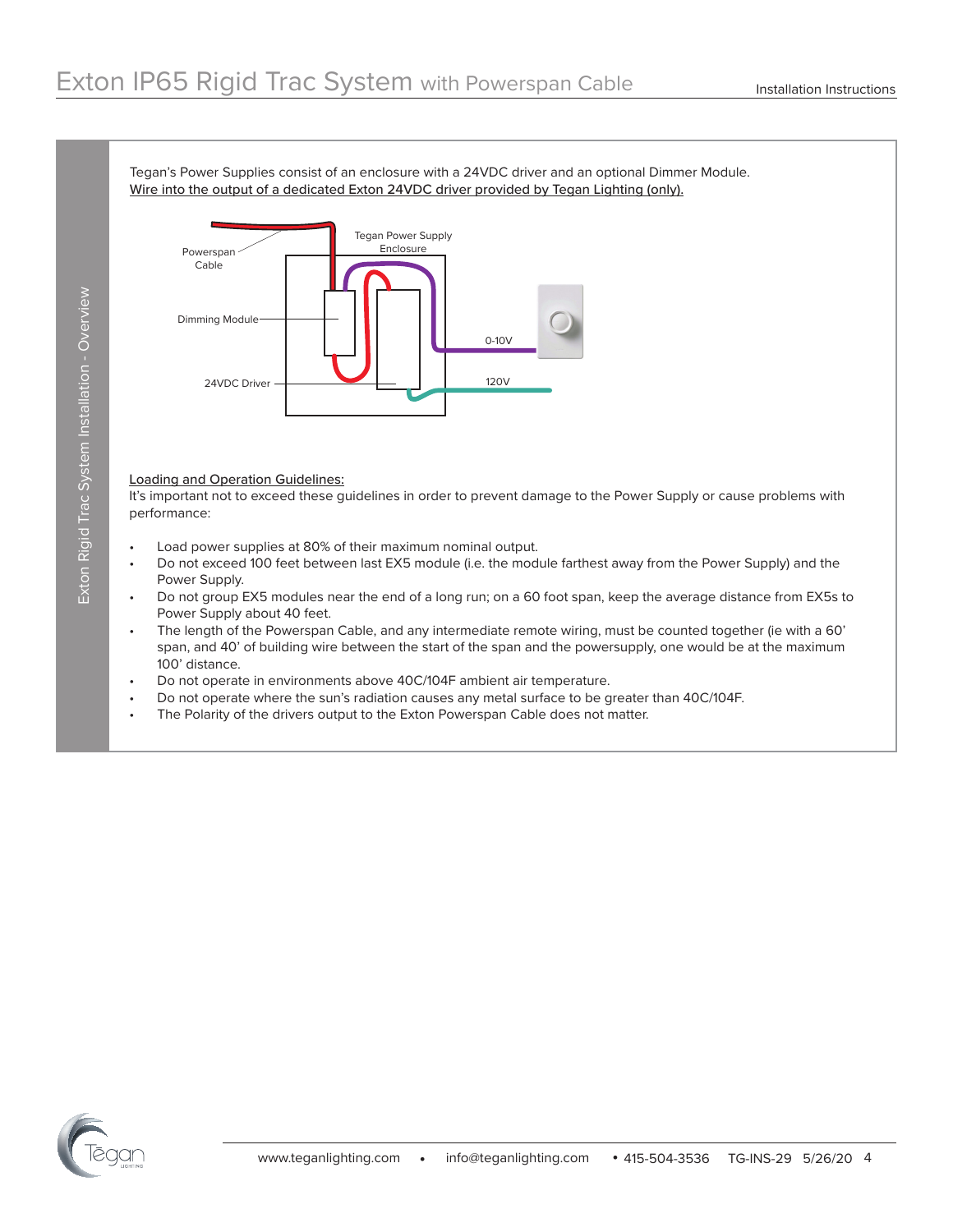

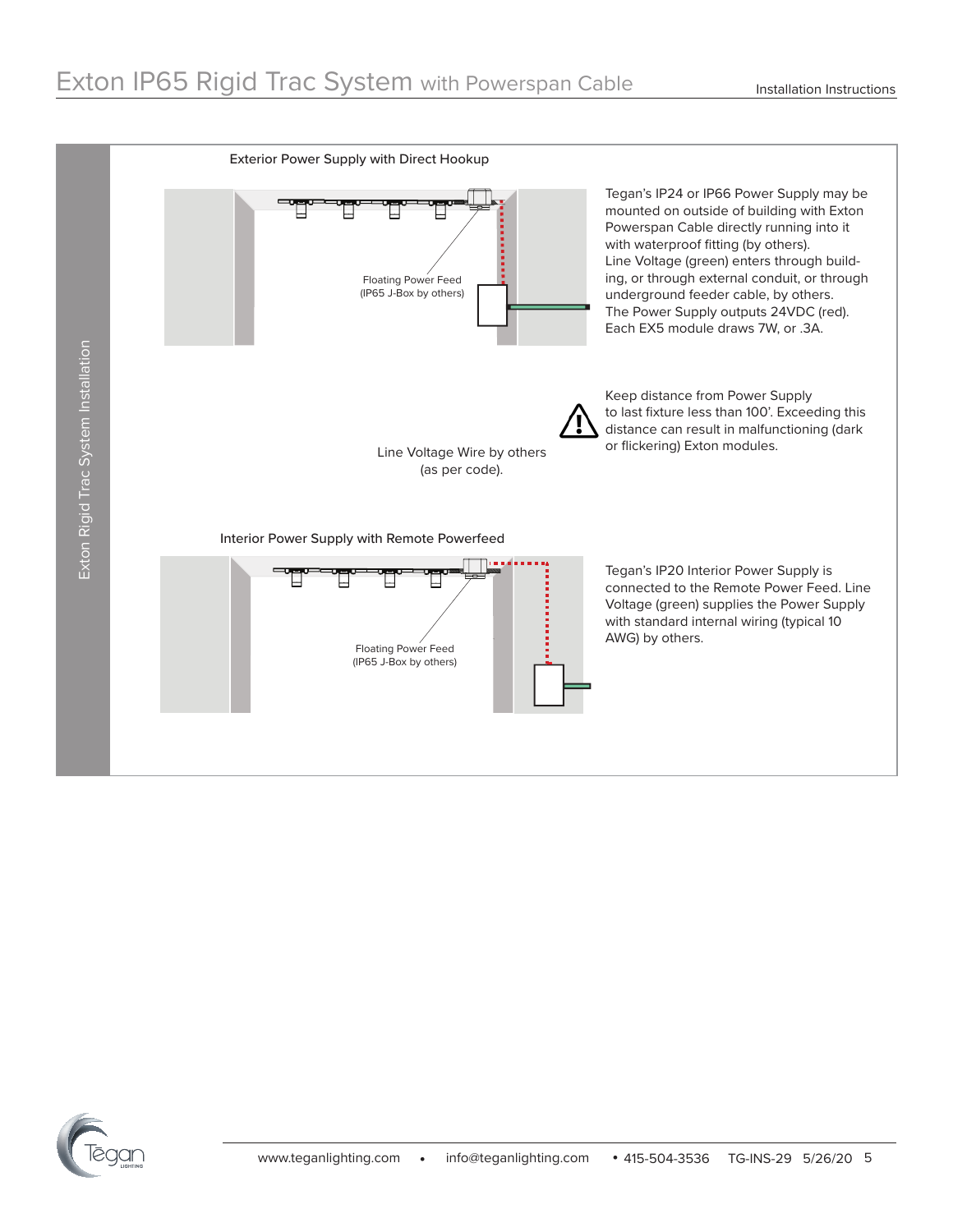### Wattage Guidelines for Power Supply

| Description               | Max $#$ of<br>Kore-EX5 Fixtures |
|---------------------------|---------------------------------|
| 40W Non-Dimming Driver    | 4                               |
| 40W 0-10V Dimming Driver  | 4                               |
| 60W Non-Dimming Driver    | $\overline{7}$                  |
| 60W 0-10V Dimming Driver  | 7                               |
| 100W Non-Dimming Driver   | 11                              |
| 100W 0-10V Dimming Driver | 11                              |
| 150W Non-Dimming Driver   | 17                              |
| 150W 0-10V Dimming Driver | 17                              |
| 240W Non-Dimming Driver   | 27                              |
| 240W 0-10V Dimming Driver | 27                              |
| 320W Non-Dimming Driver   | 36                              |
| 288W 0-10V Dimming Driver | 32                              |

1. We have listed the maximum number of Kore EX5 Modules for each Driver option above based on the following common practice: Recommended De-Rating: Like all electronic power supplies, life is significantly increased when loads are 75/80% or less of the nominal power capacity.

 Best life is in climate controlled conditions, or when the power supply stays below 70C. The type of enclosure and ambient environ ment can affect the operating temperature, and therefore the lifetime of the power supply. For all Tegan Lighting enclosures, load power supplies to only 75/80% of their nominal. These are general suggestions to increase the life of the supply in moderate climates; the actual operating lifetime of the power supply depends on the actual environment and use. Do not operate the power supplies during the day with direct sunlight with extreme hot temperatures.

2. Do not exceed a maximum of 40 Exton LED Fixtues per run/circuit.

3. VOLTAGE DROP:

 To calculate the maximumExton span, add the desired span distance to the wiring distance between the power supply and the start of the Exton span cable. This is the "total run." All wiring used between the power supply and the start of the Exton cable should be 10AWG or thicker. At 250W loads, the maximum advisable total run length is 150'. At 100W loads, the total run length is 250'.

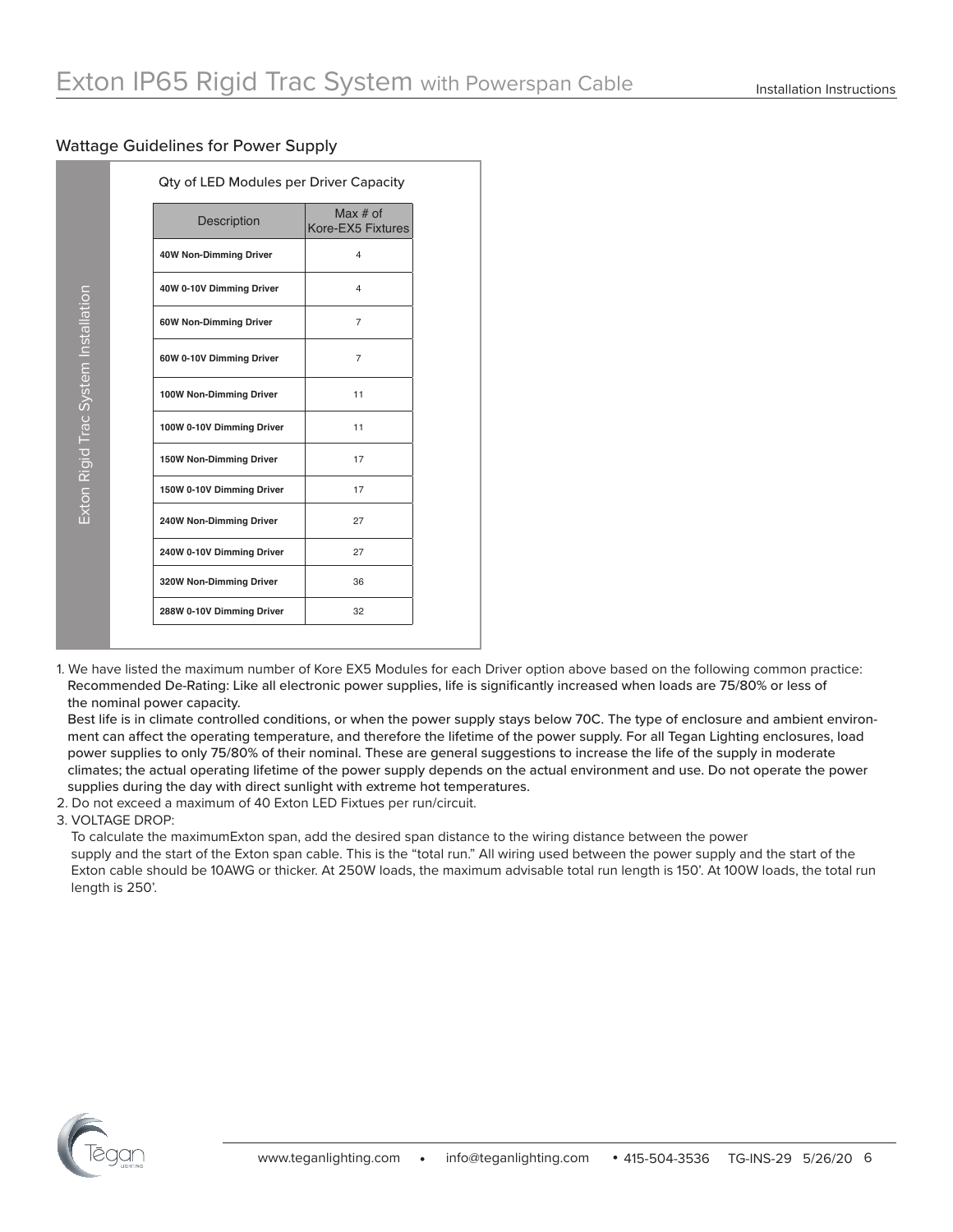Powerspan Cable Hook-up to Power Powerspan Cable Hook-up to Power



#### Exton Powerspan Cable

Exton Powerspan Cable contains two #10 AWG stranded copper conductors alongside a central strand of steel support cable. To access the conductors, carefully start a slit in outer jacket and pull the conductors out, letting them "unzip" the slit.

Use wire-rope cutters, or if necessary a cutoff wheel, being careful not to knick conductors.

### EX-5 Fixture Installation

### EX5 Module

Do not open EX5 modules. If the EX5 fixture is opened, it WILL VOID THE WARRANTY AND IP65 LISTING. Modules can be wired "Live" to allow for convenient testing.

Connection Prongs EX5 Module Version of the VES NO Rigid Trac Powerspan Cable Powerspan Cable (inside the extrusion) Rigid Trac

> Tighten so there are no visible gaps.

#### Module Installation

Exton Module attaches with insulation-displacement Connection Prongs.

#### Moving the Module

415-504-3536 Remove Cable Clamp Top. Apply silicone to any openings or damage in cable jacket. Cable's selfsealing properties may be compromised by tension (from wind, ice) or atmosphere (heat, ozone). Silicone can help ensure small openings do not collect water and corrode internal conductors.

The Connection Prongs must penetrate without bending; do not attempt to rock or tilt them in. Tighten each screw only 1 turn before alternating. If contact is not made, disassemble, then straighten prongs, then try again.

Exton Powerspan Cable and LED Module connections should not be made below the outdoor ambient temperature of 50F/10C.

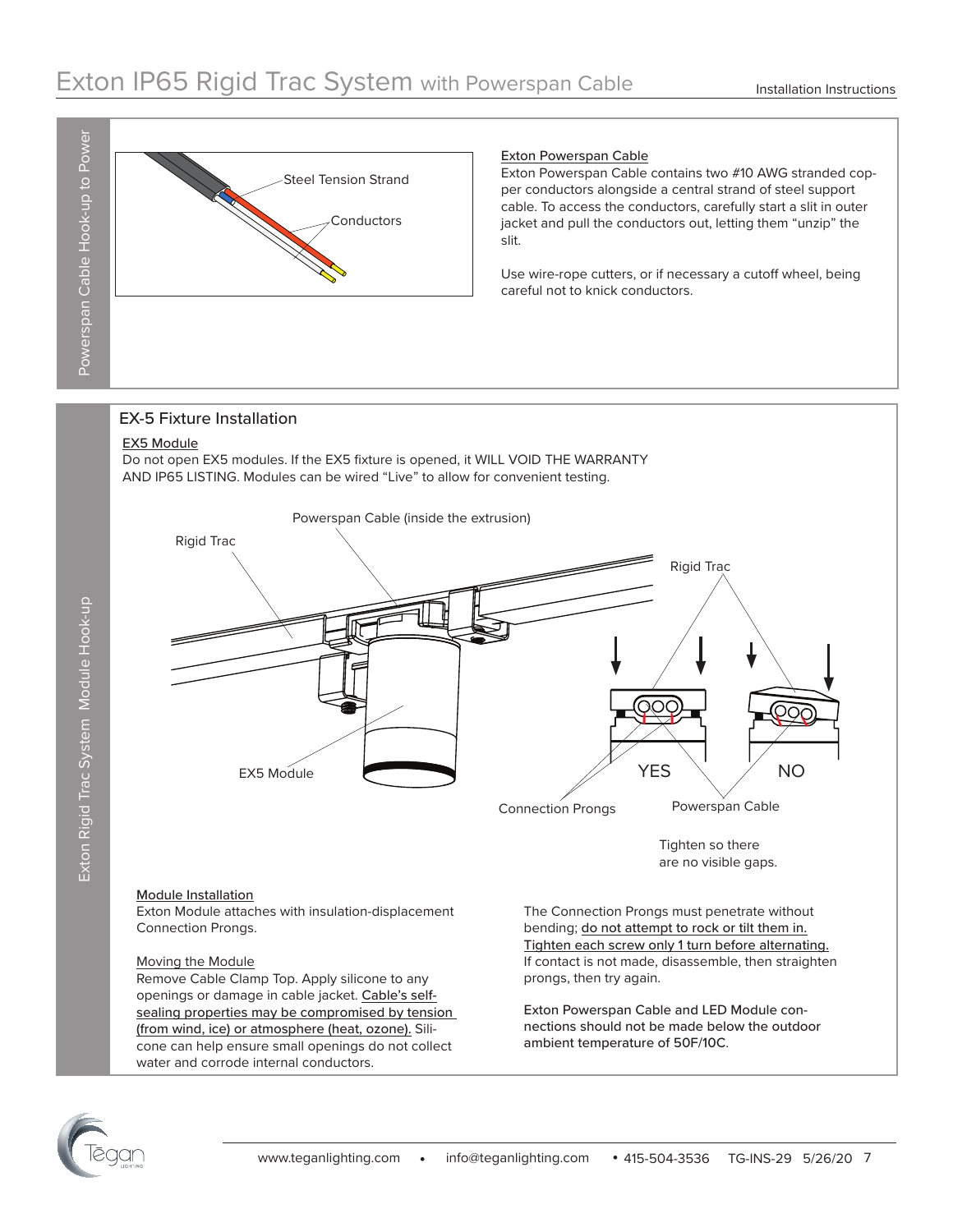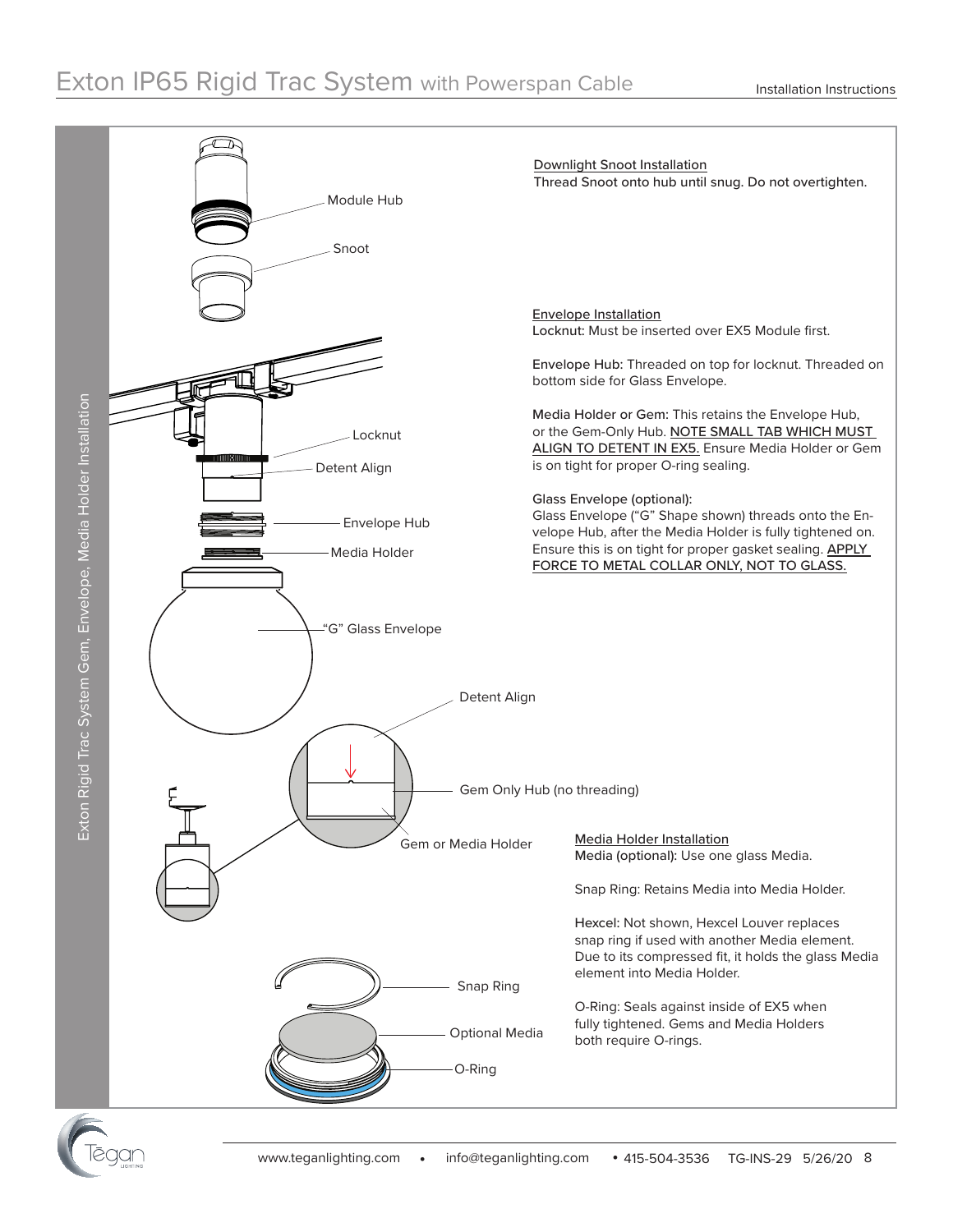# EXTON TRAC SYSTEM LIMITED WARRANTY

This limited warranty ("Limited Warranty") applies to Exton Trac and Monopoint Systems (the "Products") sold by Tegan Lighting (the "Company") or its retail partners. This Limited Warranty does not apply to any paper or nylon shade accessory to the Products—the Company makes no warranty as to any paper or nylon shade accessory to the Products. The obligations under this Limited Warranty are only to the owner of the building or home in which the Products are installed, at the time in which the Products are installed. The Limited Warranty cannot be assigned or transferred, including to a subsequent purchaser of the building or home. This Limited Warranty applies only to Products purchased in the United States.

## Limited Warranty

The Company warrants that the Products will be free from material defects in materials and workmanship under normal use for a period of three years from the date of your purchase ("Warranty Period"). Your sole and exclusive remedies for warranty claims submitted pursuant to this Limited Warranty are as follows:

For all Products that contain or develop a material defect in materials or workmanship during the Warranty Period, the Company will do one of the following: (1) repair the Product, (2) replace the Product with a like product, or (3) refund your purchase price for the Product (taxes, shipping and handling costs excluded). The Company has the sole discretion to decide which of these three options to use. If the Company replaces the Product pursuant to this Limited Warranty, a new Warranty Period of three years will apply to the replacement Product.

## Warranty Claim Procedure

All claims pursuant to this Limited Warranty must be submitted in accordance with the procedures described in this section, and must be submitted within the Warranty period.

To make a Limited Warranty claim, you must contract your local selling Manufacturer's Representative, and provide the Manufacturer's Representative with the following information, in addition to any information requested by the Manufacturer's Representative: (1) proof of purchase, including date of purchase; (2) a description of the problem or defect, along with any supporting documentation, including photographs; (3) the date the defect was first discovered; and (4) your name, address, and phone number.



Limited Warranty Limited Warranty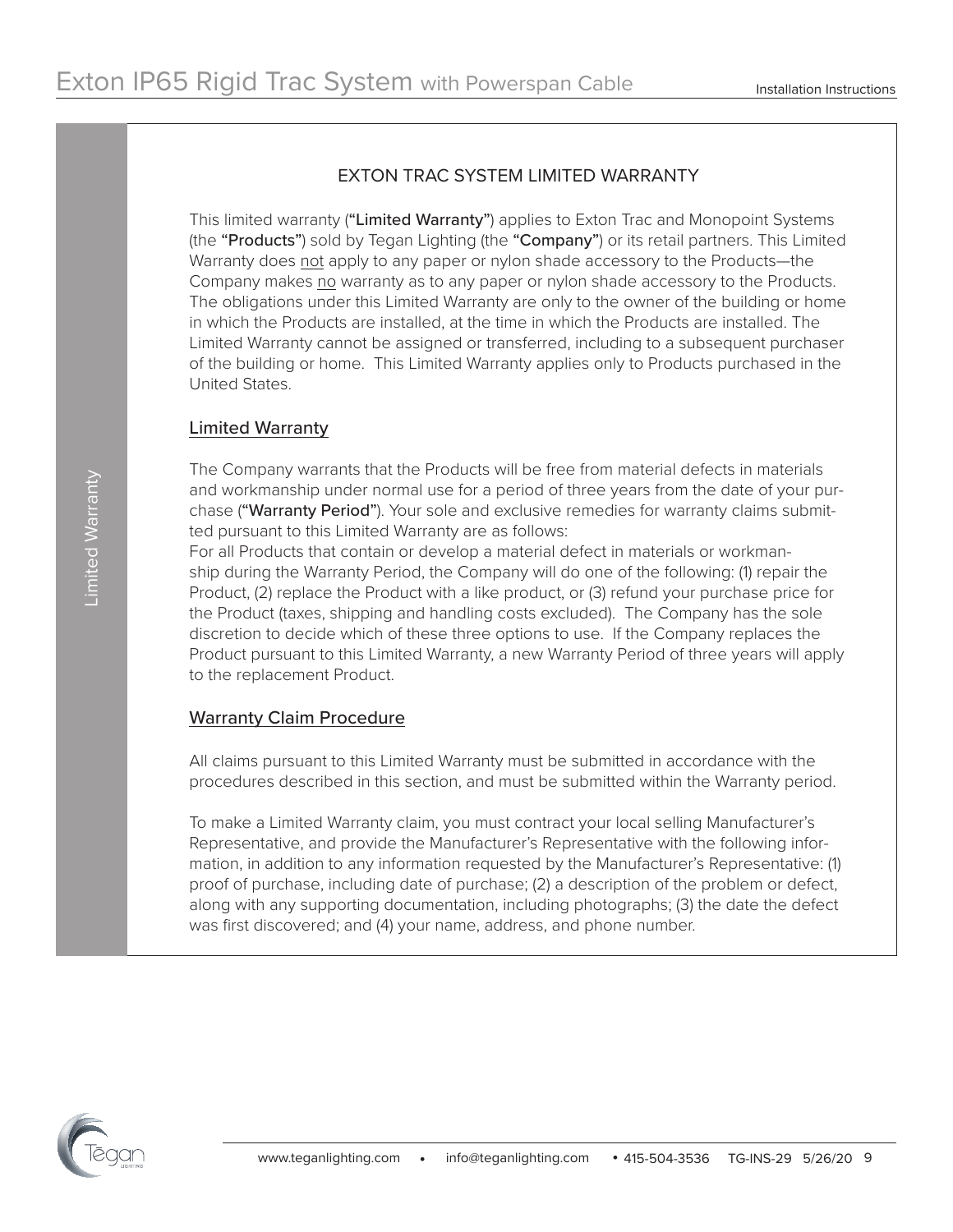### Warranty Claim Procedure (cont'd)

The Manufacturer's Representative will then provide the details of your claim to the Company. The Company will review your claim and then you will be notified whether the claim is denied or accepted, or whether the Company needs additional information. If the Company or Manufacturer's Representative requests additional information from you, then you must provide the information within 30 days of the requests or your Limited Warranty claim becomes void

If the Company accepts your claim, you will be sent a Return Goods Authorization ("RGA") number and provide you with further instructions on where to ship the Product. You must return the Product, your proof of purchase, the RGA, and anything else requested by the Company or Manufacturer's Representative within 30 days of the date the RGA was sent to you; if you fail to do so, your Limited Warranty claim becomes void. The Company will not pay for any labor costs incurred by you prior to acceptance of a Limited Warranty Claim. If the Company accepts a Limited Warranty Claim, it will only pay for labor costs expressly approved by the Company in writing.

### **Exclusions**

.

This Limited Warranty does not apply to: (1) normal wear and tear and (2) defects or damage caused by misuse (including, but not limited to, failure to follow any instructions for installing and using the product, and failure to properly winterize the Product); tampering; accident; neglect; abuse; alteration; modification; improper or unauthorized repair; improper storage; acts of God (including weather-related events and wind velocity exceeding 27 (tree mount) or 40 (structure mount) Knots); or animals. The Company is not responsible for damages arising from or related to the failure to follow instructions relating to the installation and use of the Product, regardless of whose improper installation or use causes the damage. If the Product is not installed in accordance with the Company's installation instructions, or if the Product is tampered with after installation, the Limited Warranty immediately becomes void.

## Limitation of Damages and Implied Warranties

TO THE FULL EXTENT PERMITTED BY LAW, THIS WARRANTY DOES NOT COVER, AND TEGAN LIGHTING IS NOT RESPONSIBLE FOR: (A) SPECIAL, INCIDENTAL OR CONSE-QUENTIAL DAMAGES RESULTING FROM ANY BREACH OF WARRANTY OR CONDITION, OR UNDER ANY OTHER LEGAL THEORY, INCLUDING, BUT NOT LIMITED TO, LOSS OF USE, LOSS OF REVENUE, LOSS OF ACTUAL OR ANTICIPATED PROFITS (INCLUDING LOSS OF PROFITS ON CONTRACTS), LOSS OF THE USE OF MONEY, LOSS OF ANTICI-PATED SAVINGS, LOSS OF BUSINESS, LOSS OF OPPORTUNITY, LOSS OF GOODWILL, LOSS OF REPUTATION, INJURIES TO PERSONS, OR DAMAGES TO PROPERTY (OTHER THAN DAMAGES TO THE PRODUCT ITSELF).



415-504-3536